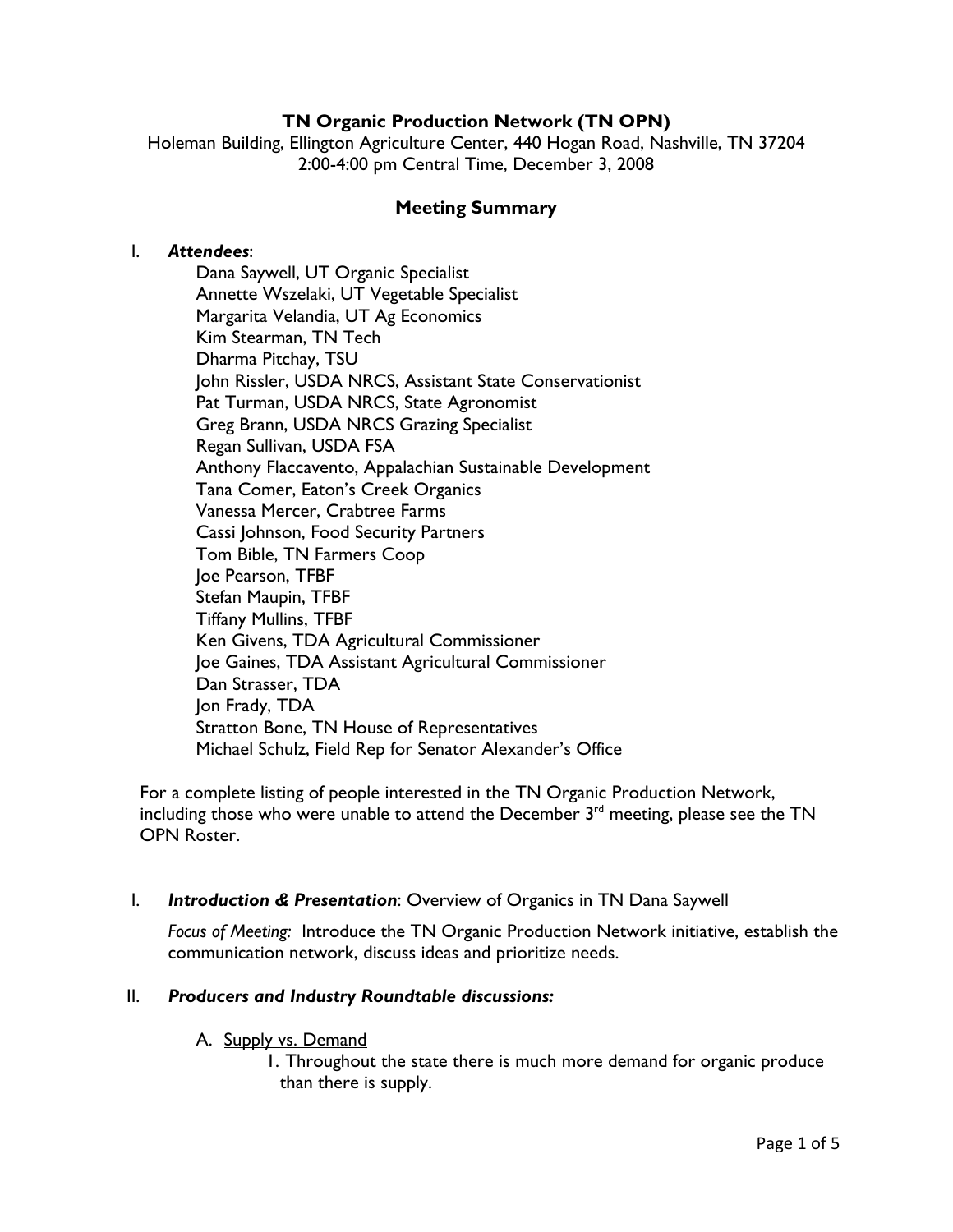- 2. Whole system issue—need supply in order to develop markets, need secure markets to recruit organic producers, need increased organic production to develop infrastructure to support organics (i.e. access into inputs, processing facilities, etc.)
- B. Need More Growers
	- 1. Is difficult to find enough growers to supply organic produce.
	- 2. Growers need support to successfully transition to organic production—need training, one-on-one instruction for the first year, and farmer-to-farmer mentoring.
	- 3. Local and regional stories highlighting successes would help ease producer concerns about the perceived risk of transitioning to organic production. Might help compel more producers to consider organics.
	- 4. Need more farmers in food production. Very little of the farmland in Tennessee is being used to produce edible crops.
	- 5. Access to land and labor are other factors that limit organic production
- C. Organic Certification
	- 1. Producers need support with the organic certification process. The paperwork is challenging and help is needed to make the paperwork process easier.
	- 2. Producers need organic certification if they want access to larger scale and wholesale markets. Due to high demand for locally grown produce, small scale producers using direct marketing methods often do not need organic certification to access markets.
	- 3. The UT Organic Extension program offers organic certification consultations.
	- 4. TDA administers a cost-share program that reimburses eligible producers 75% of their organic certification expenses up to \$750.
- D. Wholesale Distribution Networks
	- 1. Need a wholesale distribution network—there is a real opportunity for mid-size farmers to get connected with large wholesale markets through a distribution network.
	- 2. Need infrastructure to support produce movement through the production and supply chain—refrigerated trucks, packing facilities for washing, grading and labeling products, etc.
	- 3. Access to a distribution network and wholesale accounts could provide catalyst for developing farmer networks. Market access is key for getting groups of growers together.
- E. Access to Inputs for Organic Production
	- 1. Significant barrier to organic production in TN—cost of inputs is astronomical due to shipping and transportation costs
	- 2. Opportunity to work with the TN Farm Co-op systems to improve access to inputs for producers?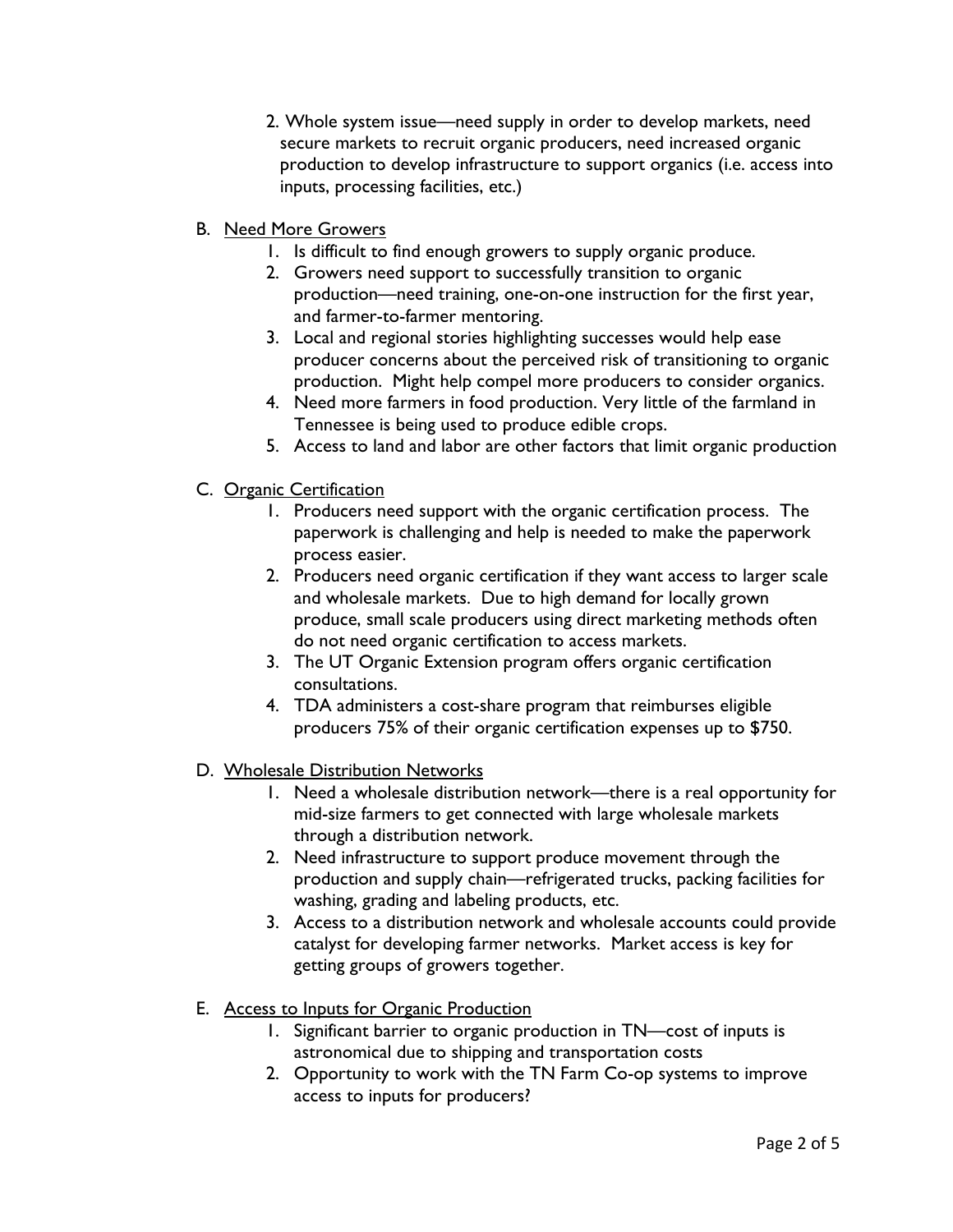- 3. What inputs do producers need access to?
- 4. Are there a few co-ops that can stock these inputs and then make them available to other growers through the co-op's distribution/ transportation network?
- 5. Certified organic seedlings are another need of organic producers most producers grow their own. Availability of organic seedlings is needed to support expanded organic production in TN.

### III. *Policy and Legislative Issues*

A. Organic Standards

Organic Standards need to be enforced and maintained. This is an USDA National Organic Program (NOP) issue, but speaks to the need for increased consumer and producer awareness in TN about USDA NOP.

- B. Policy Development
	- 1. It is important to have a policy process that develops strong, succinct points. Collaborate with commodity groups. Cannot fragment the agriculture industry—need one voice.
	- 2. The legislative process is slow, it is best to have any policy worked out at least 4 months before legislature goes into session.
	- 3. Keeping in contact and communicating with legislators at both the state and national level goes a long way. More contact allows for more opportunities for legislative folks to see how they can help. Include legislators and aids/field reps in newsletters, events and beyond. If there's an issue affecting growers, call and talk about it.
	- 4. Explore opportunities to work with city and county governments to develop policies and programs that support organic production and developing local food systems. ex. Nashville's Mayor's Green Ribbon Committee; Woodbury County, Iowa
	- 5. Need for land transition programs in TN, like the Farm Link programs in other states, that support the transition of farmland from retiring farmers to new farmers.
- C. Farm Bill
	- 1. Many discretionary programs come after the Farm Bill passed—keep the legislature engaged.
	- 2. Need representation to get money for TN from the Farm Bill appropriations process.
	- 3. What Farm Bill programs are available to support organic production?
- D. What can we learn from other states?
	- 1. Is there any state that has a magic bullet for policy for organic production? Or states we can learn from—Vermont? Maine?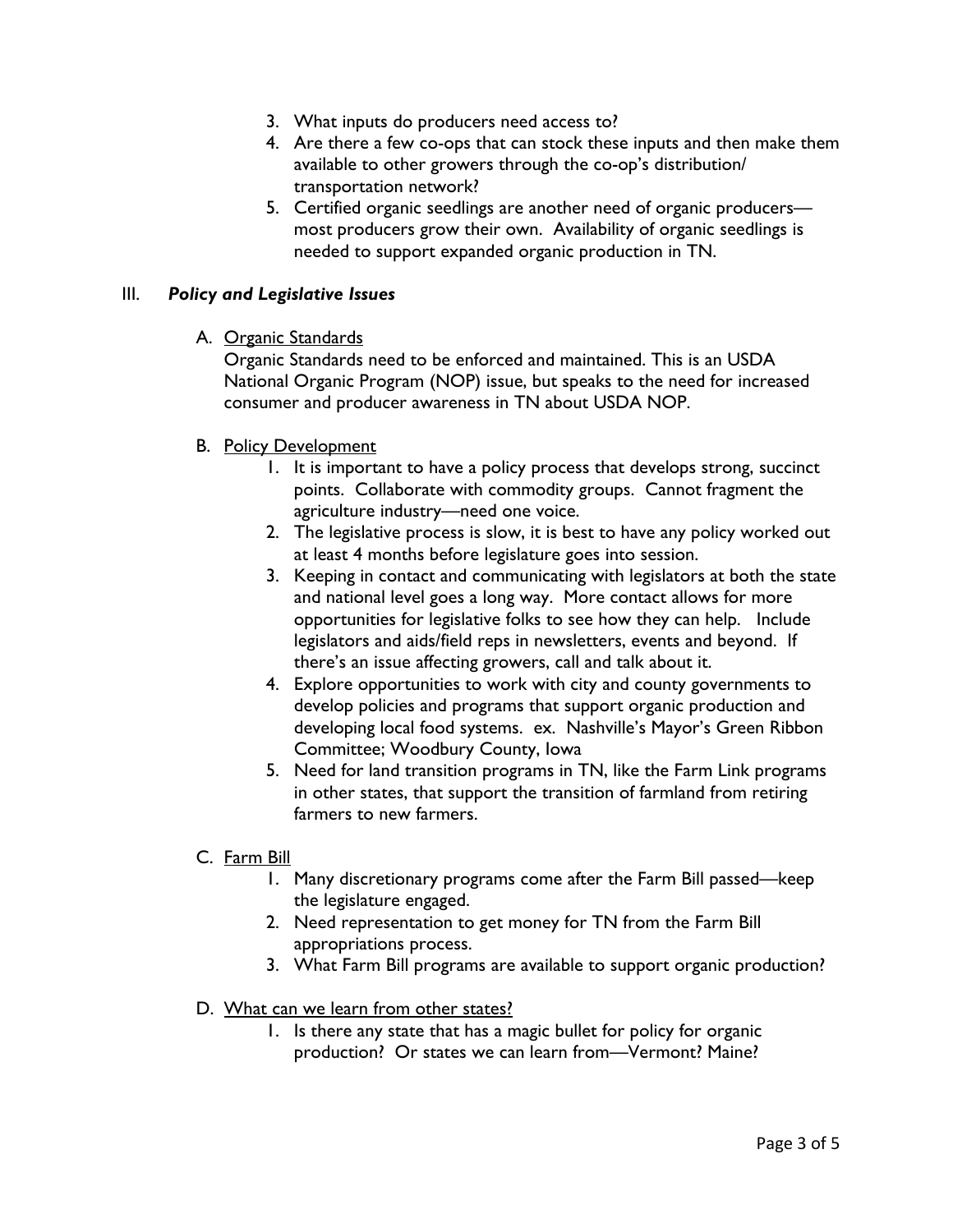2. What are FSA and NRCS counterparts doing in other states? What programs, resources, model programs/polices are they aware of that support and advance organic production?

# IV. *Department of Agriculture Programs*

- A. USDA NRCS Environmental Quality Incentives Program (EQIP)
	- 1. This program is implemented through conservations practices/BMPs developed by the State Technical Committee. Currently there is not any organic representation on this committee but there is the opportunity to get involved. In the past, organic producers have not come forward to ask for EQIP money. NRCS is willing to work with organic producers but need landowners to identify needs.
	- 2. Farm Bill, Section 2 (p.142): for payments related to organic production/transition to organic production, there is a \$20,000/year limit or \$80,000/6 year limit. If a producer is pursuing organic certification, they must be in compliance with USDA NOP to receive payments. Funding supports the increased costs, such as inputs and labor, up to 75-90%.
	- 3. Several other practice standards related to: pest management (such as row covers, handpicking, beneficial planting, etc.), fertility (soil tests, input tests, cover crops, mulching), irrigation (water conservation, water catchment), and composting (such as bins and pads) all potentially fit under the EQIP program. These various practices could potentially be packaged into a system that could benefit organic producers.
	- 4. Program standards are revised every 5 years, but can be adjusted if needed.
- B. TN Dept of Ag
	- 1. Tennessee Agriculture Enhancement Program (TAEP)—cost share for specialized equipment expenses, irrigation, greenhouses, marketing materials, etc.
	- 2. TN Natural Beef—a marketing program under development to encourage producers to finish and sell beef in-state. Label will require no antibiotics, no hormones, and no mammalian by-products. TDA will conduct an on-farm audit to ensure producers in the program meet these criteria.

## V. *Organic Research Priorities*

- A. Research Needs
	- 1. There are lots of needs—need to have a separate, more in-depth conversation.